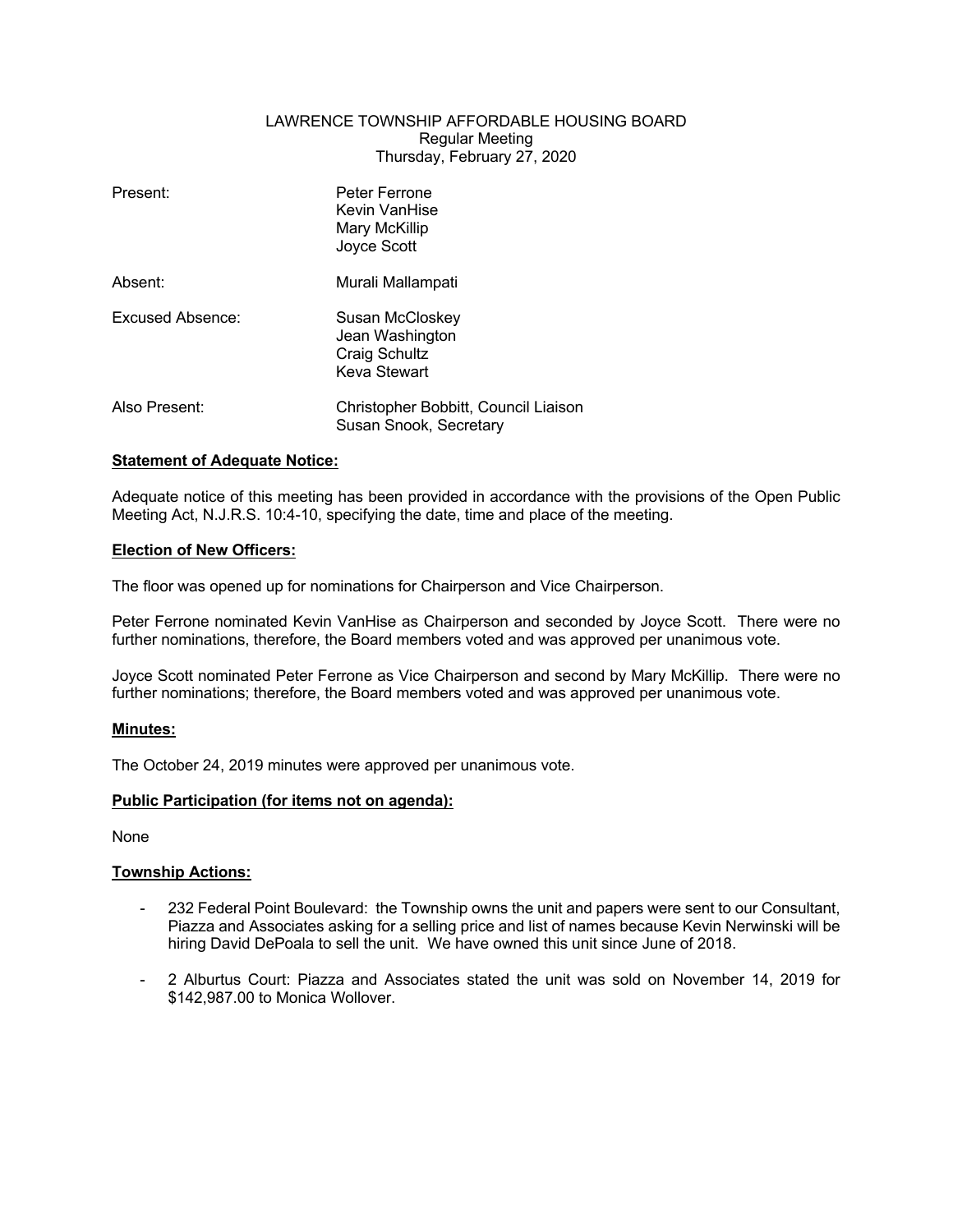### LAWRENCE TOWNSHIP AFFORDABLE HOUSING BOARD Thursday, February 27, 2020 Page 2

## **Housing Rehabilitation Program:**

- 710 Eagles Chase Drive: The job is completed; however, there was a change order for the main shut off value to be replaced. The original bid was in the amount of \$19,300.00 and see attached for items that were completed.
- 1 Roxboro Road: The job is almost completed just waiting for the French drain to be installed because it was a change order. The original bid was in the amount of \$21,775.00 and see attached for items that were completed.
- E-17 Carver Place. This is still under construction and the bid amount was \$24,900.00, see attached for items that were completed.

There have been some emergency items that we performed and they will be getting a full inspection to see if any other items need to be corrected.

### **Updated Status of Changes at State Level:**

Chairperson VanHise stated not much has been going on at the State except the Courts are getting through the 40 towns that are left that are not settled. Lawrence has filed a motion with the Court to approve the amendments to the plan due to the units from Brandywine because they could not be accommodated due to environmental issues. Judge Jacobson stated there are no arguments and hopefully will get approved. Councilman Bobbitt stated we thought it was going to be one thing, which is behind the Brearley House, and the developer came in and it was really intense. It did not take in consideration for the view shed of the Brearley House and also some of the other environmental constraints, with the wetlands that is there and it was being shifted closer to the Brearley House and we stated that is not a good idea.

It is being lowered and will have some other things going on in Town to make up for some of the settlement of 60 units. There are some other sites that might be in play.

Chairperson VanHise stated that Kevin Walsh is no longer with the Fair Share Housing Office and is the State Comptroller as of February 1, 2020. Adam Gordon is the Executive Director.

Ms. McKillip asked if Princeton had to do more affordable housing and have a school meeting about numbers going up because of affordable housing. Chairperson VanHise stated Princeton settled in December of 2018 at a special meeting and started lining up some of the projects. The fairness hearing was held on February 7, 2020. Princeton's obligation is 753 units but they had an interesting issue because in Round 2 Princeton Borough had an unmet need obligation, which means they had an obligation that was higher than what they could actually physically produce. They had met its second round obligation but there issues that were unique because what happens to that unmet need obligation on a combined municipality. If there is sufficient land mass that could accommodate that 753 could have been almost a 1,000 units, which created complications to the settlement.

They had a settlement in 2017; however, could not finalize it but released a preliminary plan in 2017 and this is what had the school productions really high. Using various techniques and doing some senior units and 100% affordable housing units they were actually able to decrease the total number of units that would go in to meet the 753 units. Rezoning was performed to accommodate the need to reduce the overall unit cap, which made the schools very happy and gave them some time. If everything goes right they will carry credits to the next round.